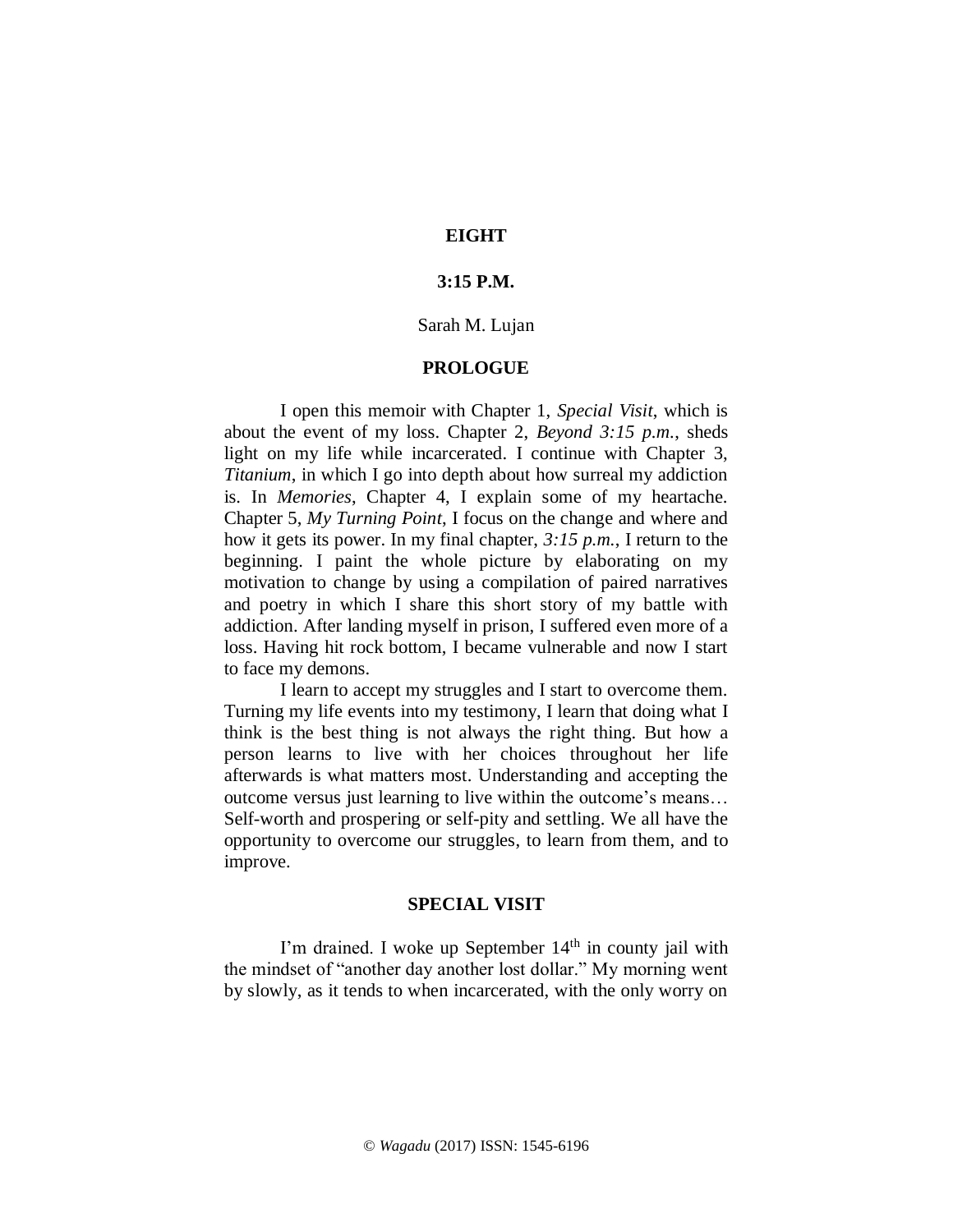my mind being, "how am I going to get out of this one?" I have cold sweats. I sleep.

3:15 p.m. My appetite has become unbearable. I force myself to get up and eat. Hoping to feel some energy.

"Lujan…" I make eye contact with the corrections officer who called for me. I start to approach him with a look of hate on my face. Thinking, "what in the world does this clown want?" He tells me I have a visitor, which changes my attitude slightly. I was hoping it was Luke, the father of my kids, with good news about posting bond or just a simple "hello" from a familiar face. I take about five steps and stop in midstride…

"Wait!" I look at the correction officer with that look of hate I had in the beginning, remembering, "we ain't got no visiting on Thursdays." Instantly my stomach cringes, thinking something's wrong. He looks at me with worried eyes and says as calmly as possible, "You have a special visit."

At that moment everything goes silent. Every electric door, radio and hundreds of voices go silent. I hear only my own thoughts, "one of my sons got hurt...Is it the feds? Luke." As the guard nudges me forward I start to walk. My surroundings become real again. But my stomach is hurting even more. I feel the panic. My heartbeat is rapid. I can't breathe. I look up at the corrections officer in hope of some kind of comfort. His face shows nothing. My thoughts slow down once we reach the main hall. I can start to see people in the distance. But I can't quite make them out. As we walk closer, that bad feeling comes back, but tenfold this time. The people around me come into focus: they're all sergeants and the Lieutenant, and they're all in their street clothes. Now I know that something's wrong, really wrong.

Once I reach the visiting room, I stop completely. Afraid. Afraid of who is on the inside. I look back at all the officials that are standing in awe behind me. Not one has a look on their face that is familiar to me. Still afraid, I enter. I see my dad. He's in his work clothes, pacing. I approach the phone, the only connection between us. As I look up to see the look of horror, sadness, and worry in my dad's eyes. I hesitate. Then I say "hello."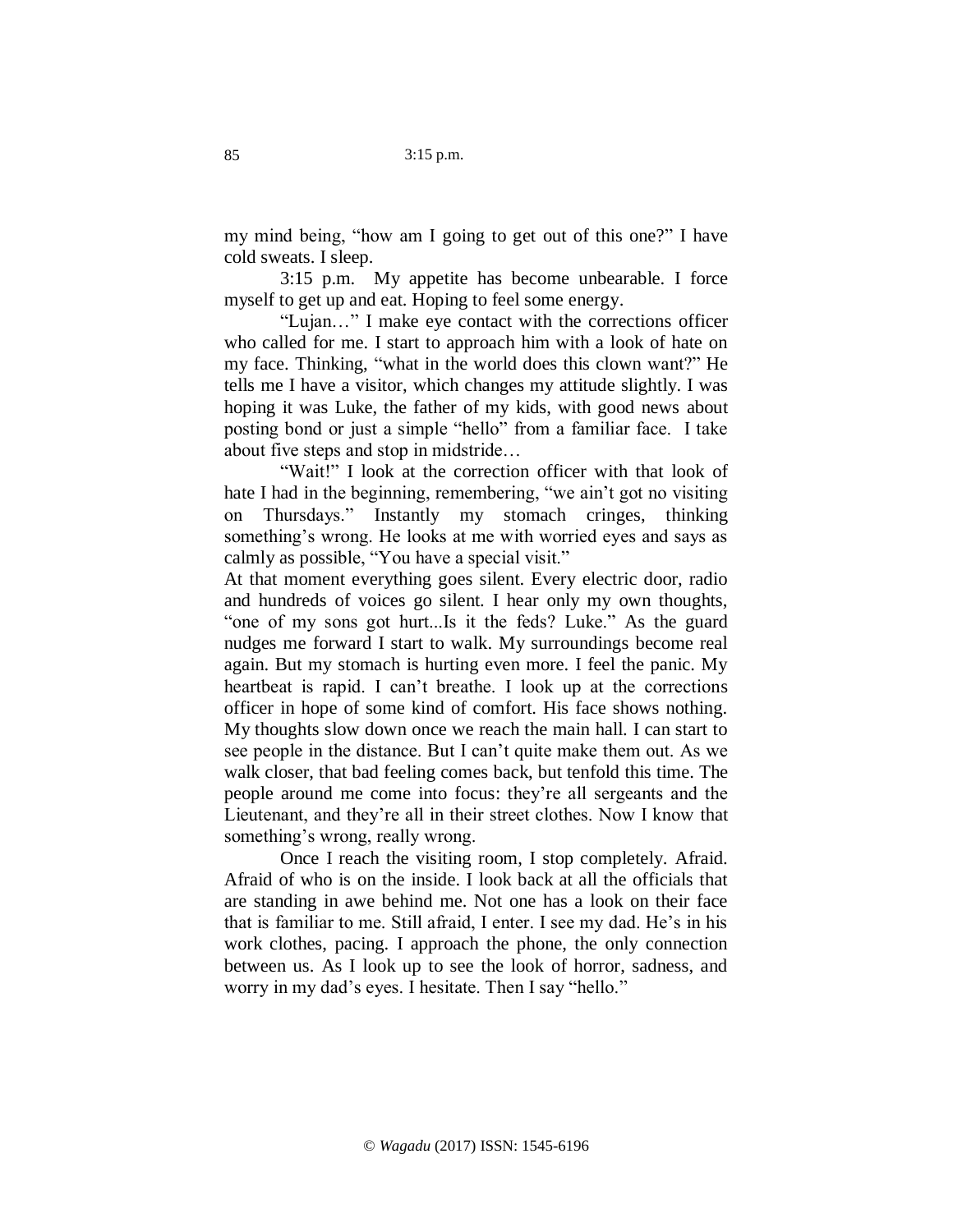My dad holds back tears, puffs out his chest and takes a deep breath before he answers me. "Sit, daughter." I refuse. And he says, "Listen, I need you to be strong. Please sit daughter." I still refuse to sit. Panic flows over me. "What is it? What's wrong?" My dad's voice is shaky but he remains strong and says, "I'm so sorry. Luke is no longer with us" In shock and in confusion I ask him again but this time with anger. As he tells me that my Lucas was shot, I stand completely still. My thoughts begin to race again. "It's not true…I just talked to him last night...It has to be a mistake...He's at home with our kids..." I'm looking not at my dad, but through him when the hurt comes. Pain from deep inside, like my chest is caving in. It gets hard to breathe when the tears start to fall. From that moment on my world becomes clear. I start to feel again. Reality is no longer an illusion. And memories become my treasures. Tomorrow isn't promised.

Months pass and my condition gets easier. My 8 x 10 cell becomes home. And my addiction is a daily obstacle. It becomes a battle. A battle I'm learning has had the upper hand throughout my whole life.

#### **TRIP TO THE MOON**

Have you ever traveled to the moon? So high, above all Like an inflated balloon! Once gravity takes its toll, You'll go on ski mode Ready to do damn near anything. Even sell your own soul. Then you're up again, floating above ground zero. You feel so untouchable You start to feel something like a hero. But once you fall... You're out looking for that fix! Used to be beautiful, now look at you. They've mistaken you for a trick.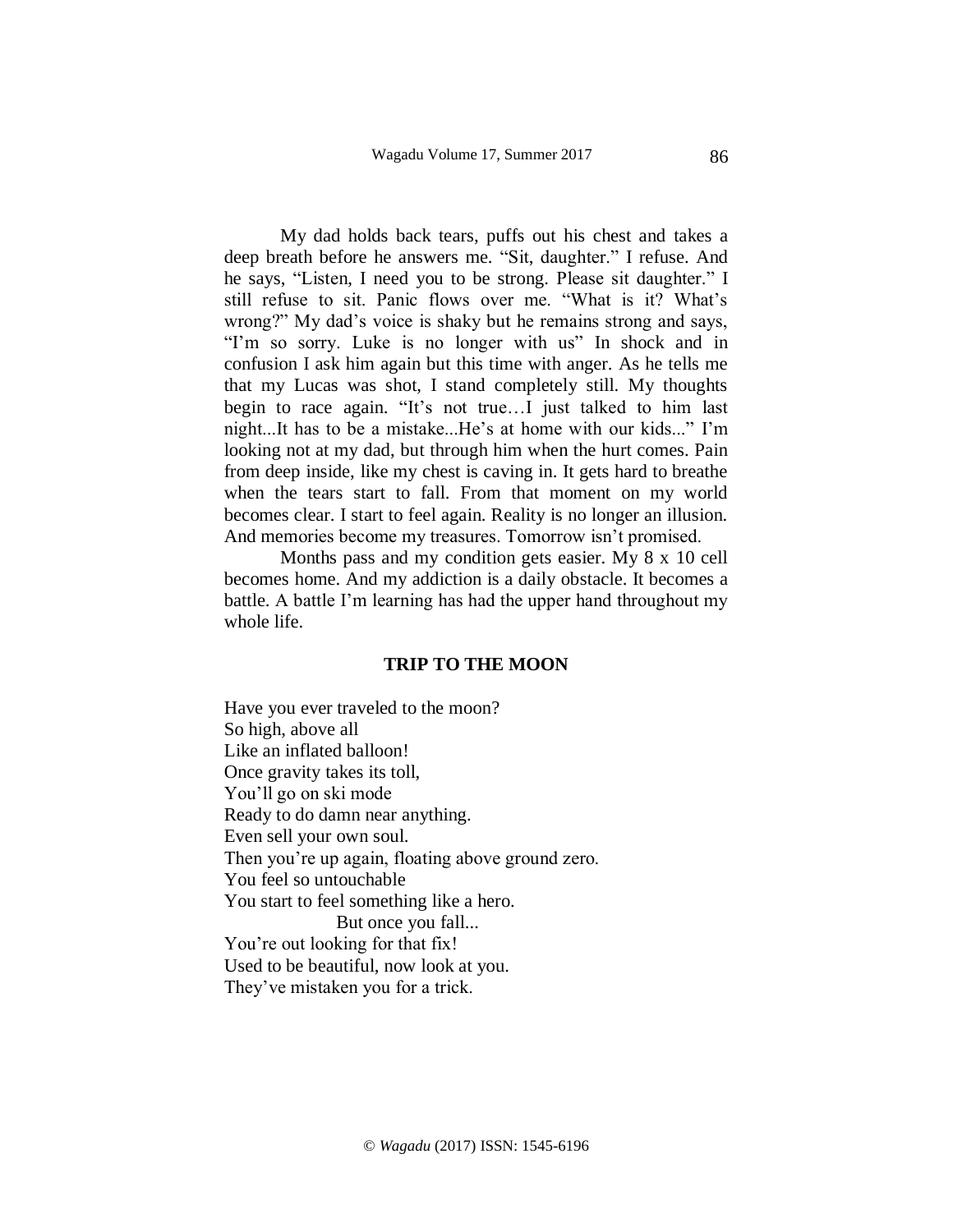Round and round you go. It's really never ending. Why fight it, there's no more use in pretending. Taking that trip to the moon, wasn't all you Thought was in store. Now it's got you, your whole world. Numbing you to your core. Just one more trip, is what you insist. Your life, family, freedom you're so willing to risk. Please try to remember going up only means coming down. But if you're curious about that trip. Just ask around town. So give me a call when you're ready for life changing fun. You won't ever forget my name once it's all said and done. It's unbelievable and exciting Kind of like cheating death... So hurry up and hit me up! They call me Crystal Meth.

# **BEYOND 3:15 P.M.**

A moment of truth and desperation. My willingness for change sprouts. Somewhere inside me called out for help. My initial thoughts, "My life? My faith?My existence?" I lay there motionless and bitter for weeks. Not able to sleep but with zero ability to function. I had so much to say but there wasn't a fight left in me. 3:15 p.m. became my motivation.

Once the cold sweats started to fade and my focus came back, I started to question life as a whole. When I did find sleep, I would wake up with anger, with a sense of loneliness that was unbearable. Surrounded by brick walls of concrete. With not another human in sight. Just the faint sound of footsteps. No one to talk to and zero comfort. *My life seems to end! So why am I still breathing?*

Life becomes nothing more than motion without feeling. I become cold and numb. Consumed with hate and self-pity. Inside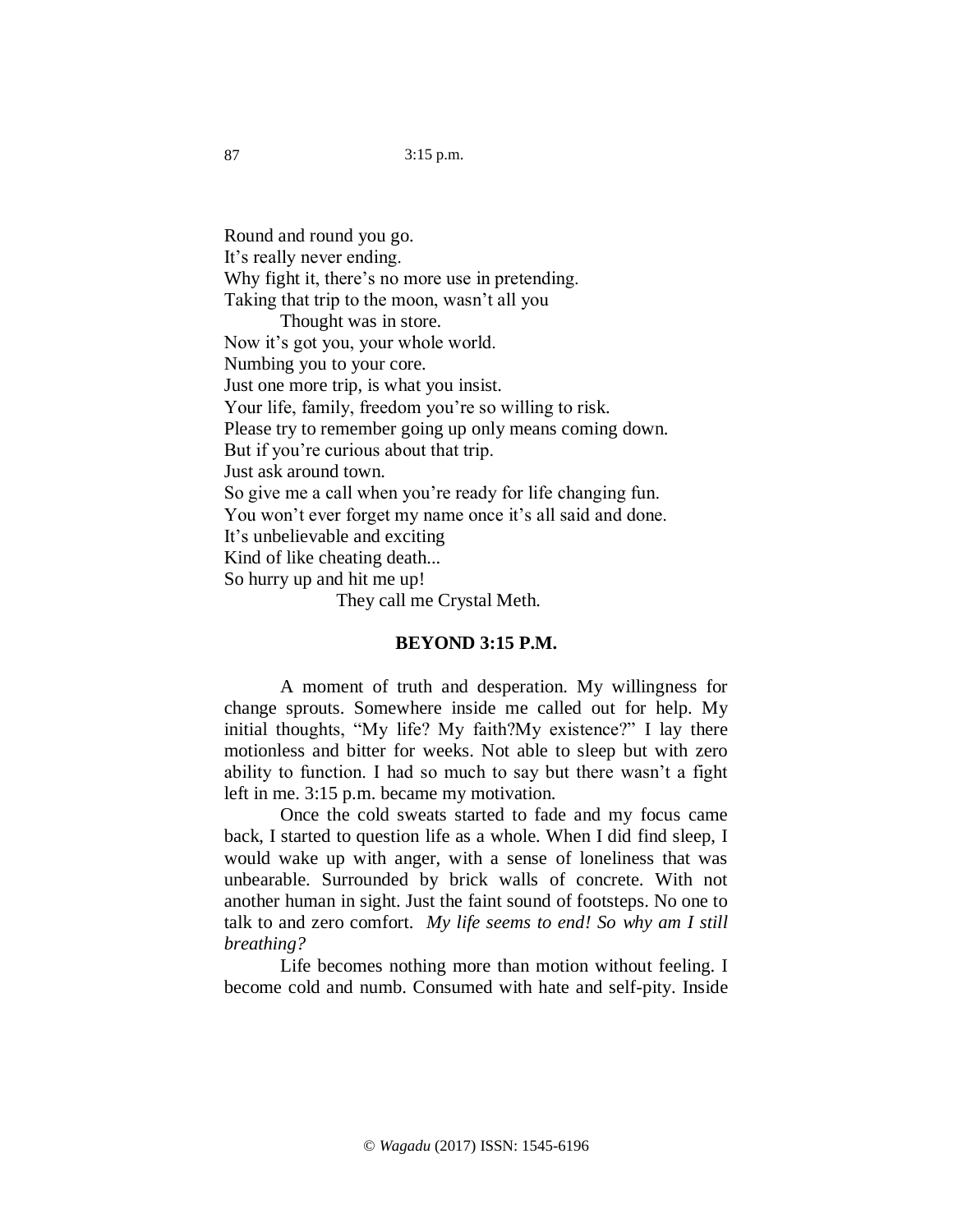dying a slow death. I start to fight. I learn that fighting helps to feed the demon who lives inside me. My fists become guns and my words are sharp as knives. Being forced to live in a rigidly structured system and being told what to do is shaming. I learned very quickly about all the different kinds of people that exist. I had a choice: either fall in place or become more than just a number.

My prison number, 2721, becomes my being. It is my worth.

## **LIFE OF A CON**

No worries No one else Only the sheer complacency of one's self Self-image, betrayal At one point broken down inside, even frail TRY! Shit… Everyone's aiming for you to fail Does anyone know the meaning of "Truth"? Doubt it. No understanding, it's funny 'cause growing up I was taught to value those the most I won't hold my breath for that happy ending If I did! What would be left of me standing? Only hardened by loneliness One touch, warm embraces Just concrete and darkness are the reality I face Piles of regret! Nightmares of being lost I'd turn back time for family At any cost Just one more day, week, month, or year Will they remember this face staring back at me in the mirror? No recollection, shady is what I fear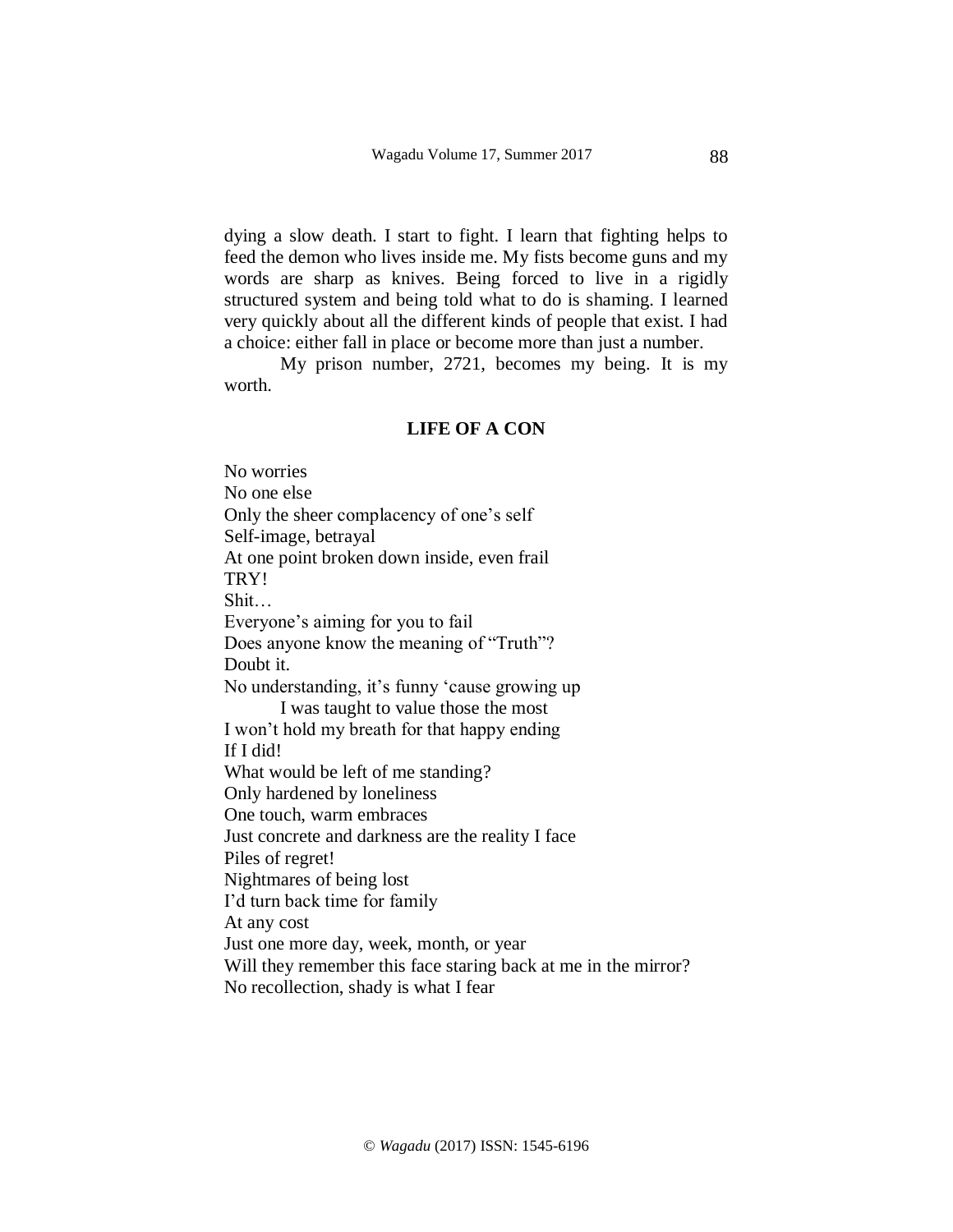Only time will tell, who all stays genuinely sincere. All I can do is just keep on ticking Thrive, don't stop! The life of a con. The life I've been living…

# **TITANIUM**

Life as an addict before I was forced to be sober: being "normal" was an abstract and unattainable concept. Before I would have to come up in order to come down. Only when I'd reach my peak is when I'd find comfort in sleep. I've been living this way my whole life. I truly believed there wasn't any other way.

I've wasted months on fighting and causing hate and discontent. Well, all along "The Change" was growing inside me. Planting its roots deep within me. Becoming semi-known but not quite apparent. I begin to feel its presence. I start to feel torn between the person I'm known to be and the person I will later become. Not yet able to stand sturdy. My thoughts become unstable. Between. Wanting help? Giving in or giving up?

Just the thought of having the capability to *be more* frightens me. *But why? I'm built out of titanium!* I once had a life and I once had a purpose. But I also lived for money and I also functioned under a daze. Once living life as if we would all live forever. Before 3:15 p.m. I couldn't imagine "change," never!

I did have plenty of down days where I would sleep to dream. Hoping to dream of other times. Like feeling Luke's warmth or watching my kids laugh as they played. Just the sheer simplicity of being a mother. At one point it was hard for me to separate "reality" from the "past." The effects of my former lifestyle tainted me. As much as I thought of embracing the idea of a turning point, change was still hard to grasp. Addiction is real. The game is real. One will never know until their entire existence is erased. Try to imagine being buried alive. Once you're trapped you in a box, either you become broken and you die starting from within, or you learn to change and you become reborn.

89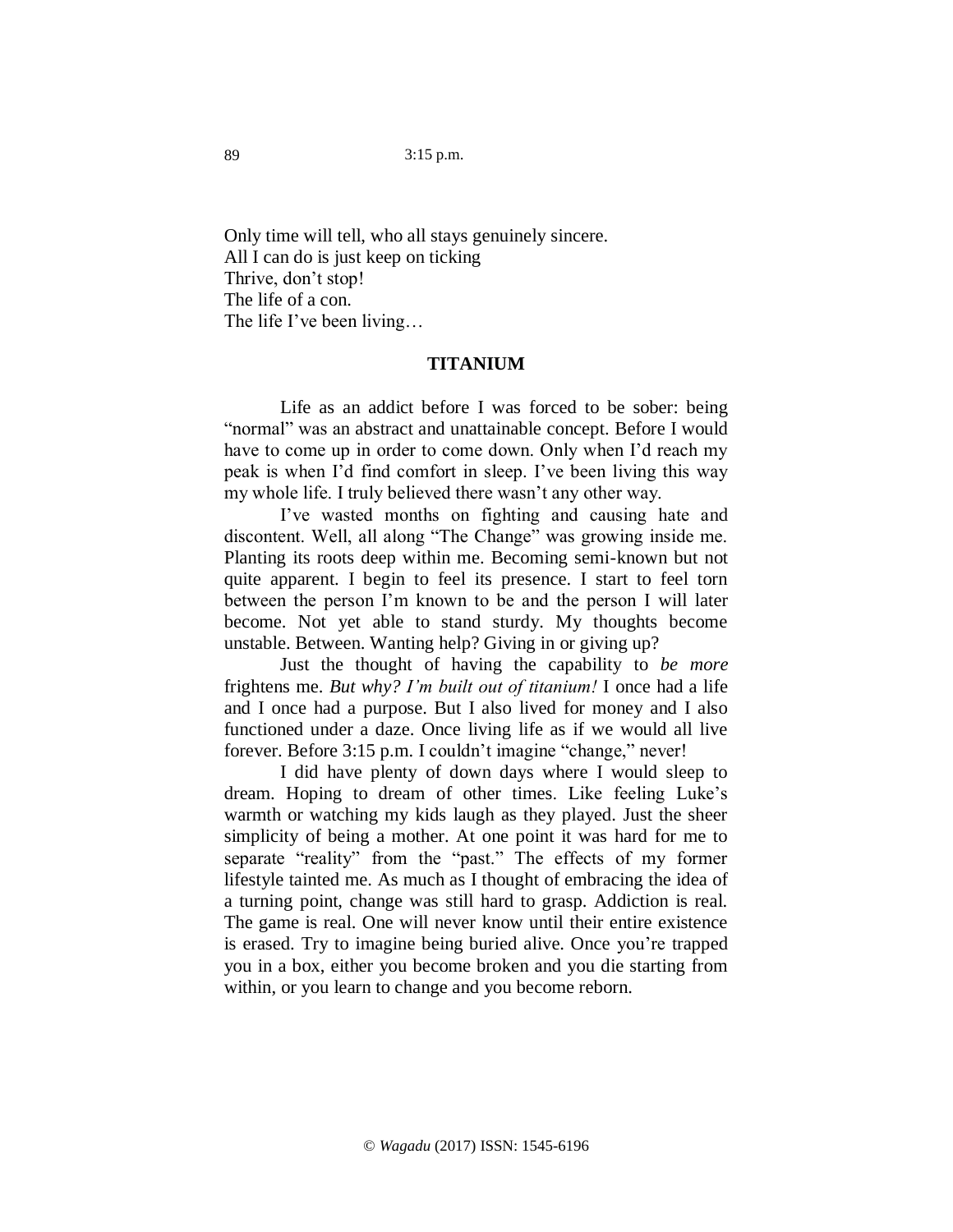When I start to reach out, I start to feel incompetent. I've never ever shown weakness. Never lowering myself to ask for help. *Where do I start? Who do I ask? Who can I trust?* Once I began to accept my situation for what it was, my mind became a battlefield. Between reaching the "light" or staying in the "dark," while all along learning to live without my daily dose of poison. Finally, I start to see the world in its true colors by developing a deeper understanding of the meaning of the word, *loyalty.* Because people in general eventually fall off. Friends disappear and family members become distant, no matter how much of a bond you once had. It's life. It happens. This abandonment alone did damage. But at the same time it did me justice. In a sense it helped me become independent and I began to stand on my own two feet, finding courage and a way to take back my life.

#### **MY RHYTHM OF LIFE**

I'm trying to find the rhythm of life But the rhythm of life is faint As fucked up as my life is… I feel justified like them brothers in *Boondock Saints*. Memories fade like the smoke of a 'rex The lifestyle, Chop the game. Nowadays shit's so complex! Loyalty! Gone! Yeah, I'm your homegirl Verdict… … Guilty! Not for long.

Some say society's morals just ain't the same. I say solo, silent, and savage, Is the only way. Keep it simple homegirl, Never lose your sight.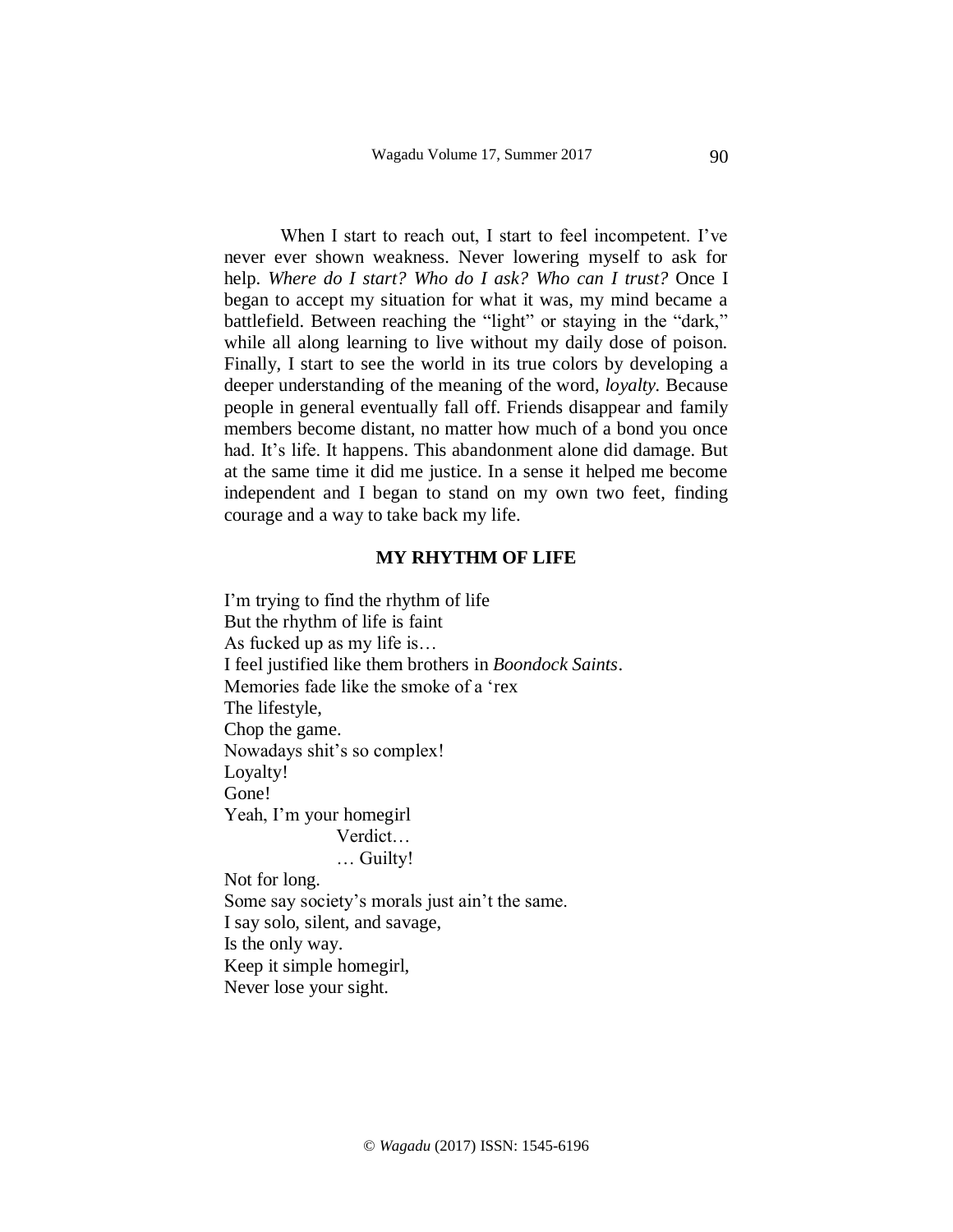In our addiction, yeah, we may have lost the fight! Have we lost the battle? God only knows. Come… Jump on the saddle Take a chance and see what life unravels. Life of solitary Life so numb. Trigger thoughts dark, psychotic Enough to make most socially dumb. The rhythm of life can be like an old wound from the Enemy's knife. Faded! Lite! Shhhh! You can hear it in your hood… most nights You can say I've grown quiet, patient, even still. Don't kid yourself, homie I've been steadily on that revenge diet! I'm jaded… Full of life's own riot. I've done searched high and low, For my own rhythm to give Trying to drown out this demon. It's tiring! It's my turn to live. No more chances. No more games. I throw up deuces to these mark ass lames I'll find my rhythm. I'll find my way. I'll put a stop to this cutthroat charade. All I know homie, Is for me… It ends today! My rhythm of life.

91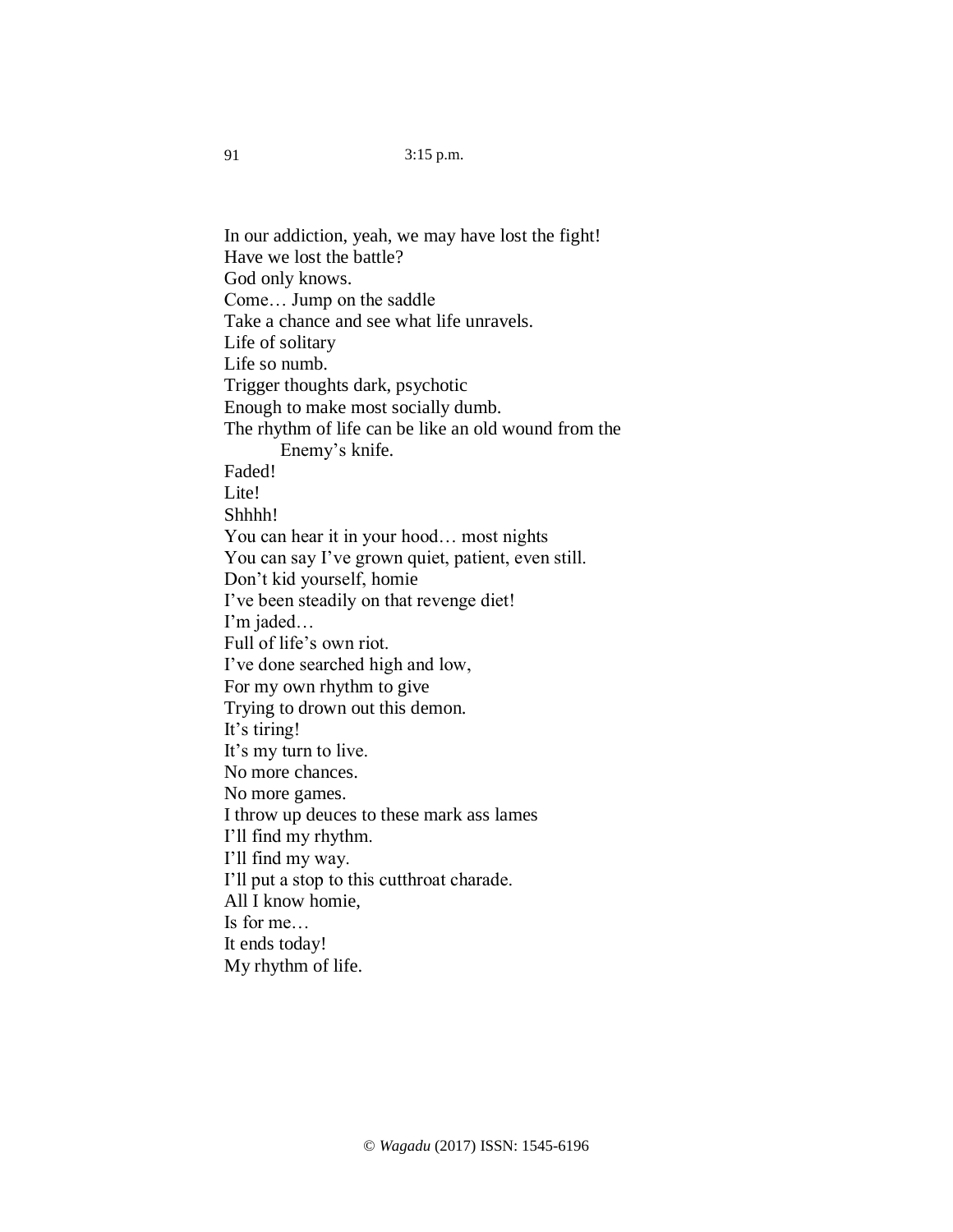#### **MEMORIES**

Some days I would wait for my last name to be called out. My first name no longer exists. I become accustomed. Not only accustomed but accepting. "Inmate Lujan, report to visitation." For the most part every Wednesday and Saturday I line up excited but nauseated, awaiting visitation with my kids. These days become my connection. My connection to being human. My connection to any kind of life. My time with my kids not only brings me happiness but it also brings me sadness. Their eyes staring back at me were not only a reflection of myself but a spitting image of Luke. A combination of us both.

I can still picture my last visitation with Luke. A Monday before he died. His presence still lingers. I tend to daydream and often, I try to see his face: the unique shape of his teeth, his lips thin and like silk, or how his eyelids would lay over their corners as he smiled. Lucas could completely light up a room. He had a charm that was magnetic. When does a person lose admiration for someone they've loved? Do the butterflies ever fade?

It's been a while since I've stared into his eyes. But I can still remember how green they'd get when he was upset or sad. How the very middle of them would become more yellow when he was most comfortable and happy. My memories painting my canvas, my canvas of happiness I hold dear. 3:15 p.m. took him away from me. But 3:15 p.m**.** is now inspiring.

Can memories help you cope?

Can memories bring you hope?

Through memories can you relive?

Can memories keep you captive?

#### **MY TURNING POINT**

After the twister of memories and emotions fade, my life storm begins to calm. Leaving me feeling defeated. Like an empty shell. But "The Change" that I know lives inside me is strong. Strong enough to start taking over. And I let it. No holds barred. I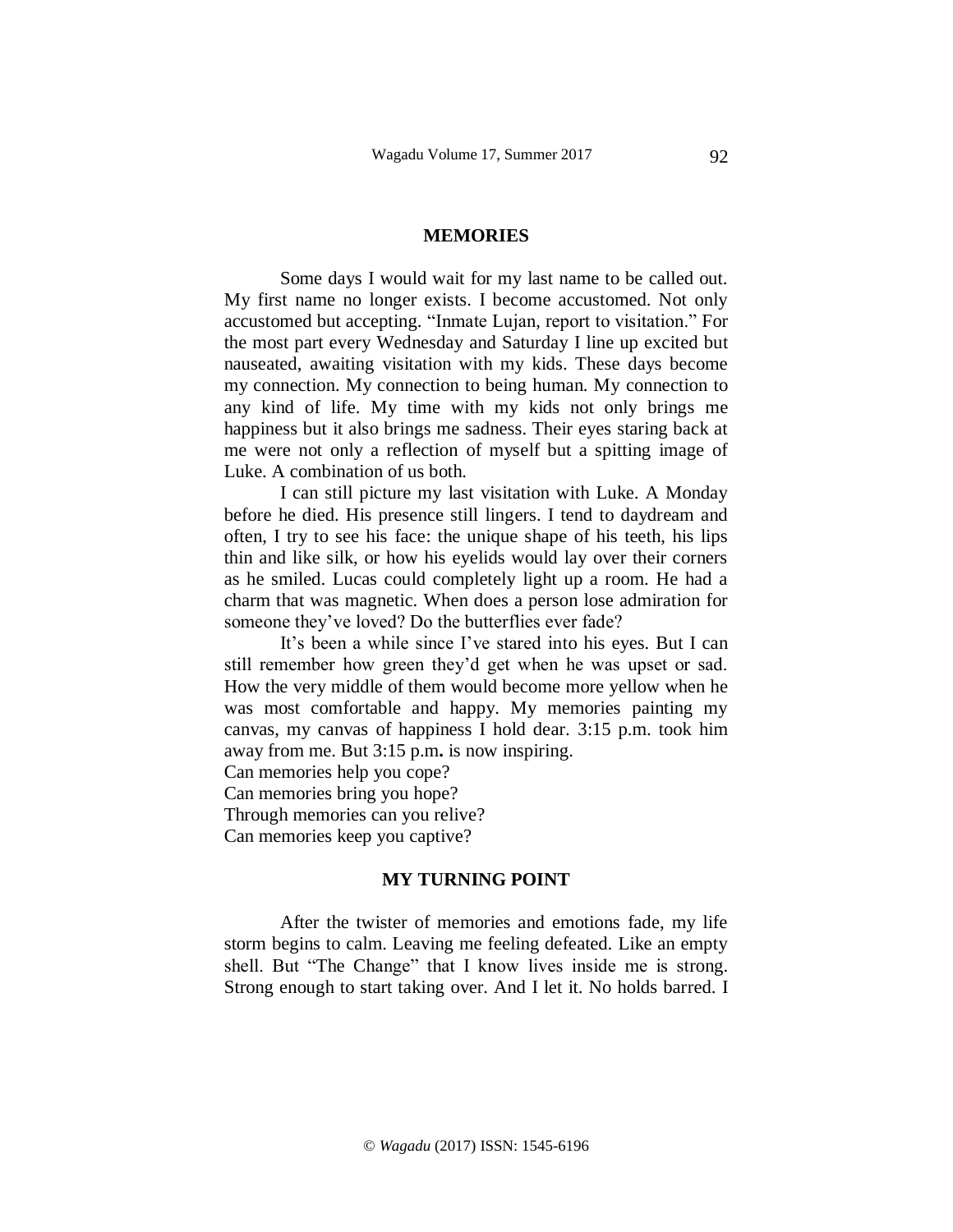just release my demon. I give my all to my newfound commitment. What do I have to lose? Absolutely nothing! They've done took my everything. I remember my father once said, "They may chain you but they can never chain the heart."

This commitment is hard. I try hard to understand my fears. I not only start to understand them. I submit. Submit like a beginner wrestler powerless under their opponent while giving the match their all.

*Time to tap out!* I start to use my visits with my kids as fuel. Fuel to become better. A better sister, a better daughter, a better mother! Using my heartache as my anchor. Finding more ability and exploring my true potential. I thought I was strong, but it wasn't until now that I truly believe that. Forcing myself to feel my emotions was hard, hands down one of the hardest things I've ever had to do in my life. But I found that using knowledge was power. Even more powerful than using your fist or a weapon. Knowledge became my friend. I not only leaned on it; I began to rely on it.

Feelings are fact: your feelings are the ultimate guide to how you think about things and what you do. We humans tend to react to feelings instead of what we think. Relearning how to think with my head instead of my emotion was challenging. Picture a small child learning to ride a bike for the first time. I would learn from my falls but I would learn ever more by getting back up. Finding the strength to keep pushing forward. Using that strength as my bandages. I was more intrigued with realistic information than my old distorted views of life. I needed serenity to be able to accept the consequences of my actions. Whether or not I felt wrongly accused, I learned to accept them instead of trying to justify them. Unless I am willing to take responsibility for my past, I'll always struggle with forgiveness and I won't be able to continue to move forward.

3:15 p.m. becomes one of my stepping-stones to success.

3:15 p.m. becomes my focus.

I no longer focus on the fortune and fame.

Chop the game!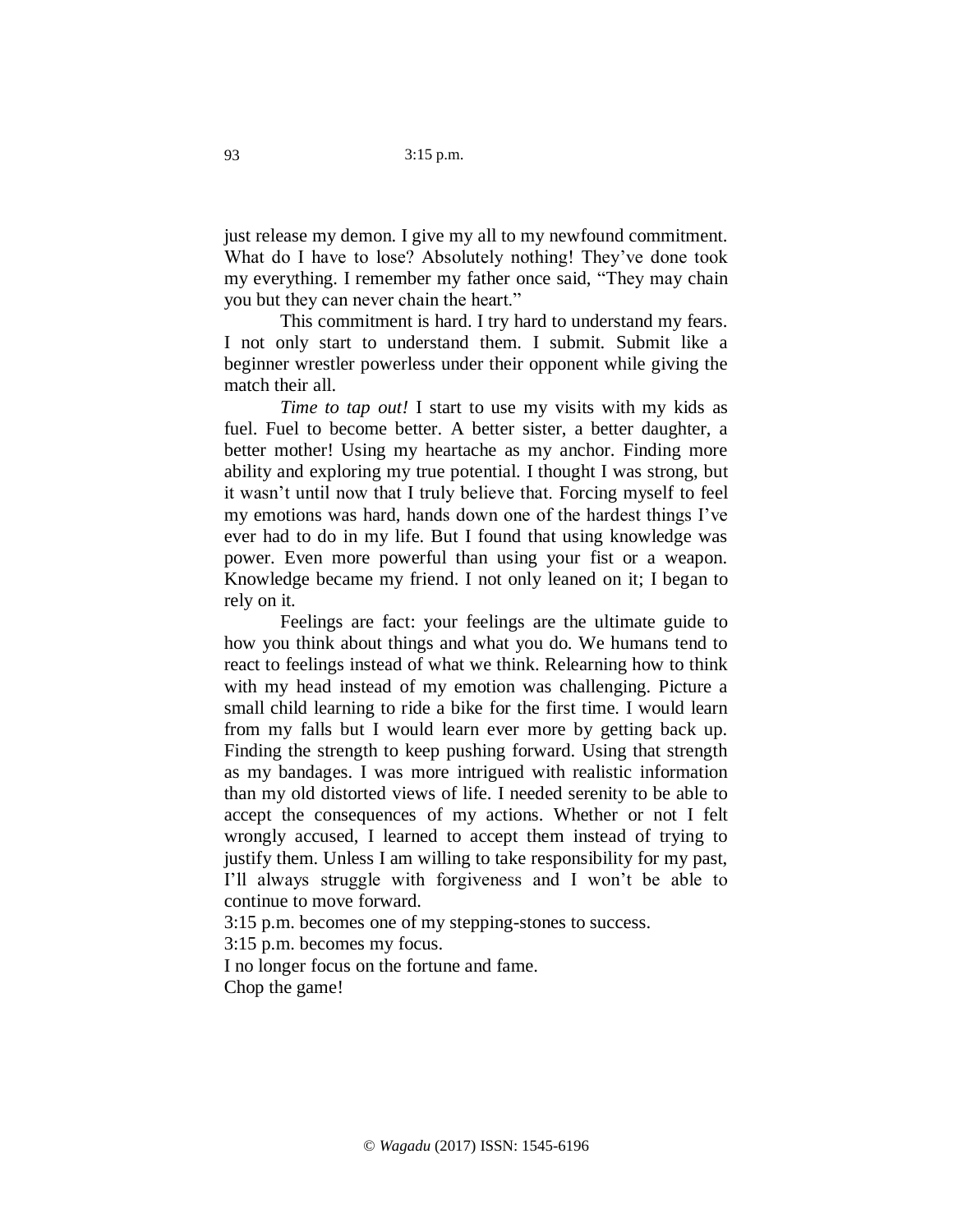The true me remains. I'm now judged on my interior, Being true to myself I feel superior. It's time to bring all my emotions to light. For my kids' sake it's only right. All through my life at times it got hectic. I kept my head above water and never lost my perspective. Living today as if it's my last. That street life passes by too fast. In the beginning it was hard to understand. But now I know, that all along, this was God's plan...

#### **3:15 P.M.**

The five-inch thick iron door with chipped orange writing, "N Pod #104" slams shut behind me. I stand there convinced that my heart has stopped. I can't breathe. My chest is caving in like I've been hit by a Mack truck. Barely reaching the stainless steel toilet before my knees buckle. With my head spinning and my world just taken! I fall to the floor… I can't cry at first, but the pain is unbearable. Like I've been jumped by the enemy. I want to scream with everything in me. But nothing comes out. *Please God, give me strength.*

I lie there for hours on the cold concrete. With the questions overwhelming me. *Am I dreaming? What happened? Who and why?* His last thoughts and the question if he was in pain haunts me...When I finally find the strength to make phone calls, answers to my questions become clear. Nothing I could have done would have saved him. My Lucas was addicted, too. For his own reasons and with his own demons. As much as I loved him, it wasn't enough.

I know the effects of meth. It claims your soul. Wrapping its claws around your heart. Numbing any life in you with a gauzelike film that covers your eyes. You begin to see your loved ones,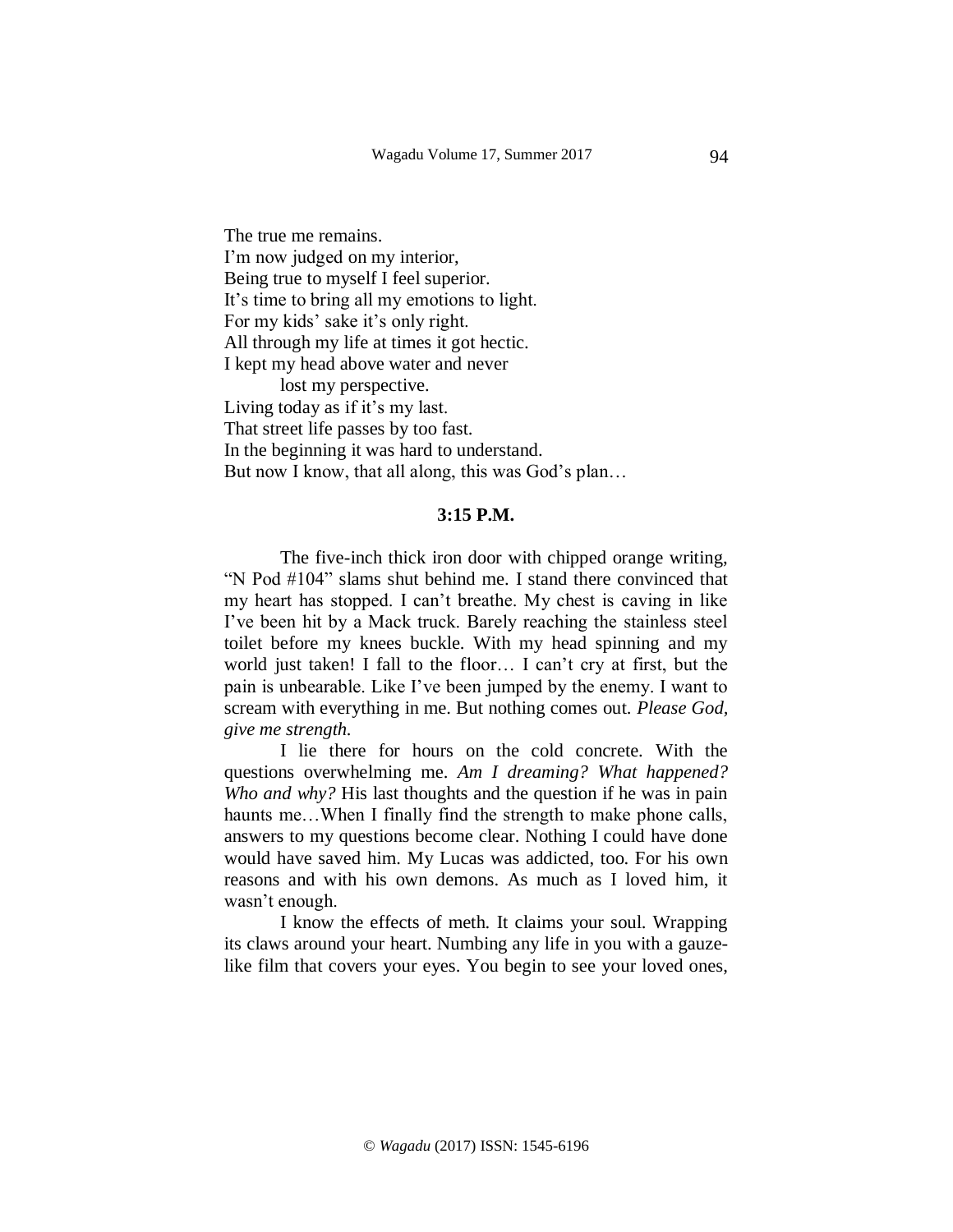your friends, and your surroundings under a spell. I believe meth is living life on Earth in Hell.

Lucas was taken from this world without warning. Shot seven times, five of them in his back. Even though he was clearly the victim, he was still judged after death because of where he came from. He was known to get into trouble and he was a convicted felon. Even though he lost his life, they did not consider what pain he went through. Who he truly was or what would have been. All I do know is that he was more than a lover. He was truly my best friend.

Our kids will grow up without their daddy. And I do know my kids love and miss him dearly. As their mother I have only one choice. I need to accept my responsibility. I can only change myself. I can never change the fact that I'm here. But I will reach out for help, seek more knowledge, and someday I'll pursue a career.

That September day at 3:15 p.m. my whole world was shattered. From that moment on, it was *me* who started to matter. It took me experiencing the most extreme kind of hopelessness to truly appreciate my life again. And all the cherished moments I've missed. I now know that tomorrow isn't promised.

3:15 p.m. helped me see!

3:15 p.m. is my lifelong key!

3:15 p.m.

I thought we all lived forever.

Before 3:15 p.m., I couldn't imagine change, never!

Even though 3:15 p.m. took him away from me.

I later on find 3:15 p.m. to be inspiring…

3:15 p.m. gave me motivation

By doing right by my kids through dedication.

3:15 p.m. became my success

It gave me a peace of mind, finally letting my loved one rest.

**3**:15 p.m. became my focus

I'm gonna continue living life healthy for Lucas.

Through all of my heartache, 3:15 p.m. helped me see.

Forever grateful 3:15 p.m. is my lifelong key.

95